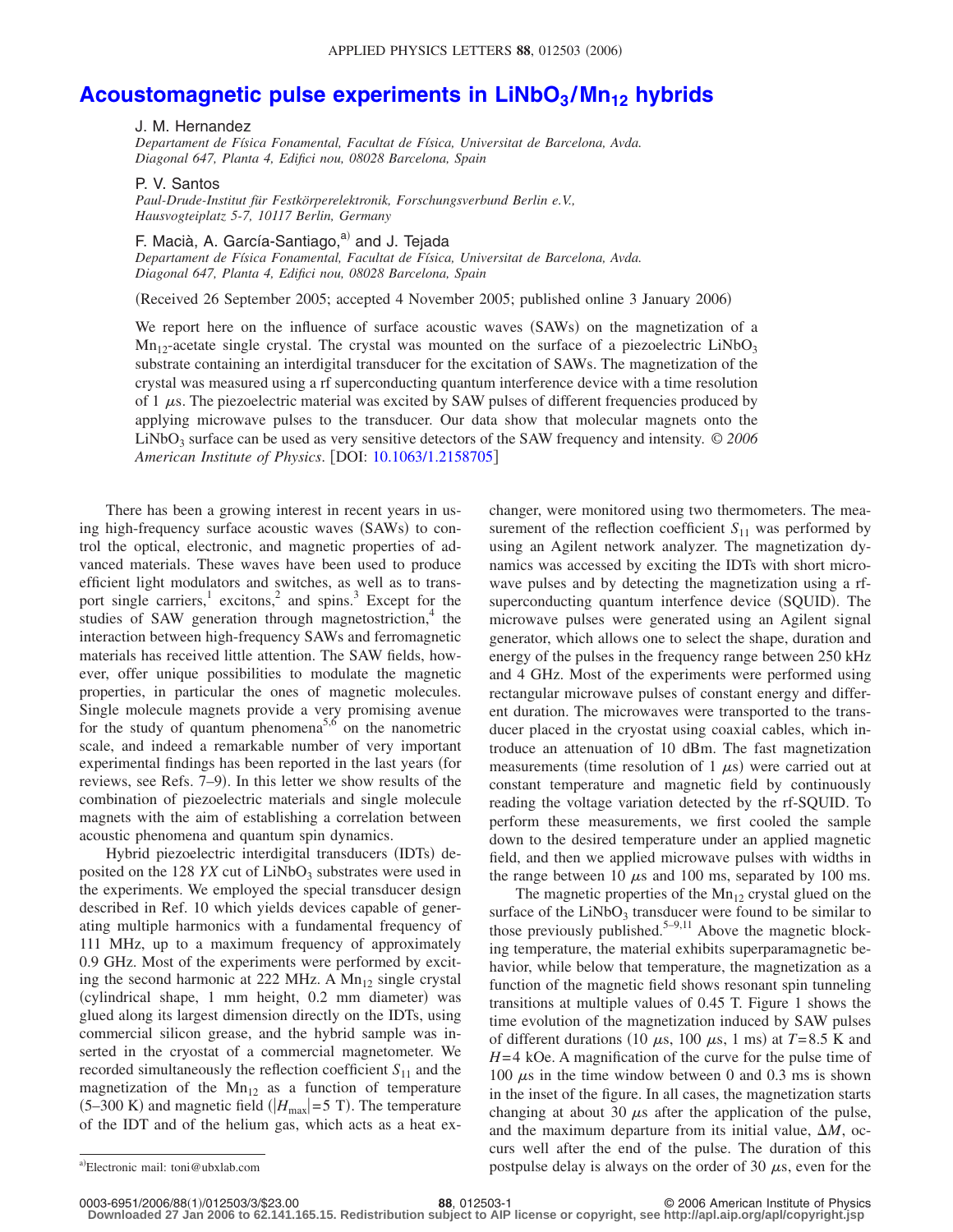

FIG. 1. Experimental time evolution of the magnetization of the  $Mn_{12}$  crystal for SAW pulses of different durations (10  $\mu$ s, 100  $\mu$ s, and 1 ms, respectively, from bottom to top curve) at  $T = 8.5$  K and  $H = 4$  kOe. The dashed line corresponds to a curve calculated using the theoretical model, for a pulse of 100  $\mu$ s, under the same conditions of magnetic field and temperature. The inset shows a magnification of the time evolution curve for the pulse of 100  $\mu$ s in the time range between 0 and 0.3 ms.

shortest pulse (10  $\mu$ s). The time for the magnetization to recover its initial value after the microwave pulse finishes is, in contrast, always of the order of 50 ms (partially shown in Fig. 1).

In Fig. 2 we show the frequency dependence of  $S_{11}$ (lower curve) and  $\Delta M$  (upper curve) when microwave pulses of 20  $\mu$ s with a nominal power of 10 dB m and frequencies from 0.1 to 1 GHz are applied to the transducer, at  $T=10$  K and  $H=5$  kOe. Even though the Mn<sub>12</sub> crystals are subject to the electric field produced by the IDT fingers during the whole frequency scan, changes in magnetization are only observed at the acoustic resonant frequencies. Similar results were obtained at different temperature and magnetic field conditions. This result unambiguously shows that fast magnetic measurements are able to detect the frequency of the different SAWs generated. The full width at half maximum of  $\Delta M$  at the different resonant frequencies detected with this novel method gives frequency resolution and quality factor values similar to those determined by measuring



FIG. 2. Frequency dependence of the reflection coefficient  $S_{11}$  (lower curve, left axis) and the variation of magnetization of the  $Mn_{12}$  crystal,  $\Delta M$  (upper curve, right axis), measured at  $T = 10$  K and  $H = 5$  kOe for a SAW pulse of 20  $\mu$ s with a nominal power of 10 dB m.



FIG. 3. Temperature dependence of the variation of magnetization of the  $Mn<sub>12</sub>$  crystal measured at  $H=4$  kOe for a SAW pulse of 2 ms (a), and magnetic field dependence of the variation of magnetization measured at  $T=4$  K (solid circles) and 5 K (open circles) for the same pulse duration (b). The inset in the upper panel shows the pulse time dependence of the temperature at which the variation of magnetization presents the maximum.

the reflected energy using the network analyzer.

The temperature dependence of  $\Delta M$  for pulses of 2 ms when  $H=4$  kOe is shown in Fig. 3(a). A maximum for  $\Delta M$  is observed at  $T \sim 6$  K, while a small shoulder can also be distinguished between 3 and 4 K. The temperature  $T_{\text{max}}$  of that maximum is plotted in a semilog scale as a function of the pulse duration in the inset of the upper panel of that figure. The linear dependence,  $T_{\text{max}} \propto 1/\ln(t_{\text{pulse}})$ , clearly indicates that  $T_{\text{max}}$  corresponds to the blocking temperature of  $\text{Mn}_{12}$ , which is determined in each measuring process by the duration of the pulse. Figure  $3(b)$  presents the magnetic field dependence of  $\Delta M$  in the range between 0 and 15 kOe, at two different temperatures,  $T=4$  and 5 K, for a pulse of 2 ms. For both curves,  $\Delta M$  shows a strong peak at  $H \sim 4.5$  kOe and a shallow maximum at  $H \sim 9.0$  kOe, as it corresponds to the spin tunneling resonant fields of the  $Mn_{12}$  crystal.<sup>5–9</sup>

To explain these observations we have computed the time evolution of the population of the 21 discrete levels of the spin  $S = 10$  of the Mn<sub>12</sub> molecules during the application of the acoustic pulse and afterwards. The energies of the spin levels are determined by the Hamiltonian

$$
H = -DS_z^2 - aS_z^4 + g\mu_B H_z S_z, \tag{1}
$$

where *D* ~ 0.6 K,  $a \sim 8 \times 10^{-4}$  K,<sup>7–9</sup> and the magnetic field is applied along the *z* direction to be aligned with the magnetic easy axis of the  $Mn_{12}$  crystal. We note that the SAW quanta in the present experiments, of the order of 10 mK, are con-

**Downloaded 27 Jan 2006 to 62.141.165.15. Redistribution subject to AIP license or copyright, see http://apl.aip.org/apl/copyright.jsp**